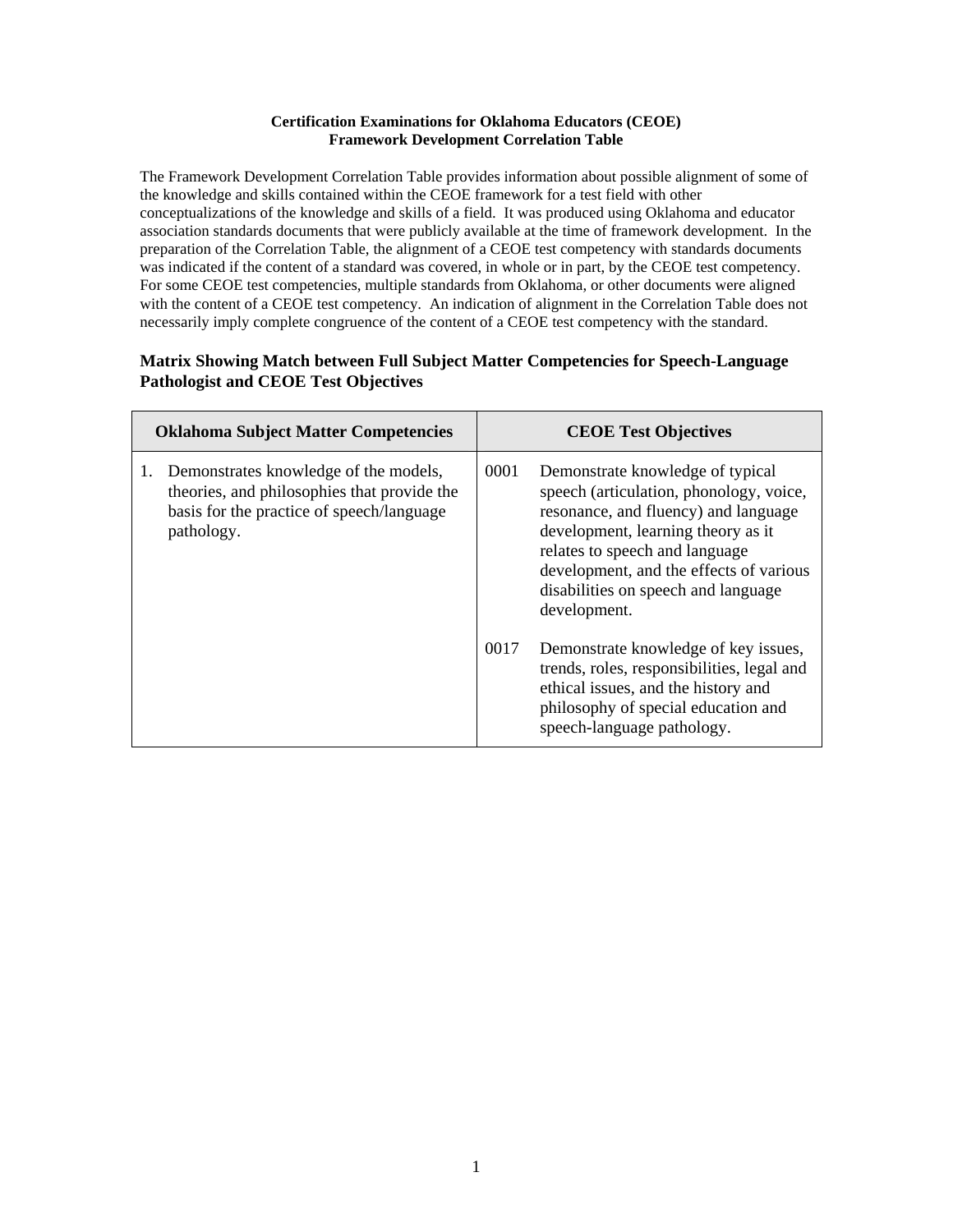| <b>Oklahoma Subject Matter Competencies</b> |                                                                                                                                       | <b>CEOE Test Objectives</b> |                                                                                                                                                                                                                                                                                               |  |
|---------------------------------------------|---------------------------------------------------------------------------------------------------------------------------------------|-----------------------------|-----------------------------------------------------------------------------------------------------------------------------------------------------------------------------------------------------------------------------------------------------------------------------------------------|--|
| a.                                          | Knowledge of content areas in<br>speech/language pathology (language,<br>articulation, voice, fluency, augmentative<br>communication) | 0002                        | Demonstrate knowledge of<br>communication disorders involving<br>speech (articulation, phonology, voice,<br>resonance, and fluency).                                                                                                                                                          |  |
|                                             |                                                                                                                                       | 0003                        | Demonstrate knowledge of<br>communication disorders involving<br>language.                                                                                                                                                                                                                    |  |
|                                             |                                                                                                                                       | 0010                        | Demonstrate knowledge of ways to<br>improve students' speech production<br>(articulation, phonology, voice,<br>resonance, and fluency).                                                                                                                                                       |  |
|                                             |                                                                                                                                       | 0011                        | Demonstrate knowledge of ways to<br>improve students' receptive and<br>expressive language.                                                                                                                                                                                                   |  |
|                                             |                                                                                                                                       | 0012                        | Demonstrate knowledge of ways to<br>improve the communication skills of<br>students with hearing loss.                                                                                                                                                                                        |  |
|                                             |                                                                                                                                       | 0013                        | Demonstrate knowledge of ways to<br>promote the academic achievement and<br>independent learning of students with<br>communication disorders.                                                                                                                                                 |  |
| b.                                          | Knowledge of etiologies (causes) that may<br>contribute to communication impairments                                                  | 0001                        | Demonstrate knowledge of typical<br>speech (articulation, phonology, voice,<br>resonance, and fluency) and language<br>development, learning theory as it<br>relates to speech and language<br>development, and the effects of various<br>disabilities on speech and language<br>development. |  |
|                                             |                                                                                                                                       | 0002                        | Demonstrate knowledge of<br>communication disorders involving<br>speech (articulation, phonology, voice,<br>resonance, and fluency).                                                                                                                                                          |  |
|                                             |                                                                                                                                       | 0003                        | Demonstrate knowledge of<br>communication disorders involving<br>language.                                                                                                                                                                                                                    |  |
|                                             |                                                                                                                                       | 0004                        | Demonstrate knowledge of                                                                                                                                                                                                                                                                      |  |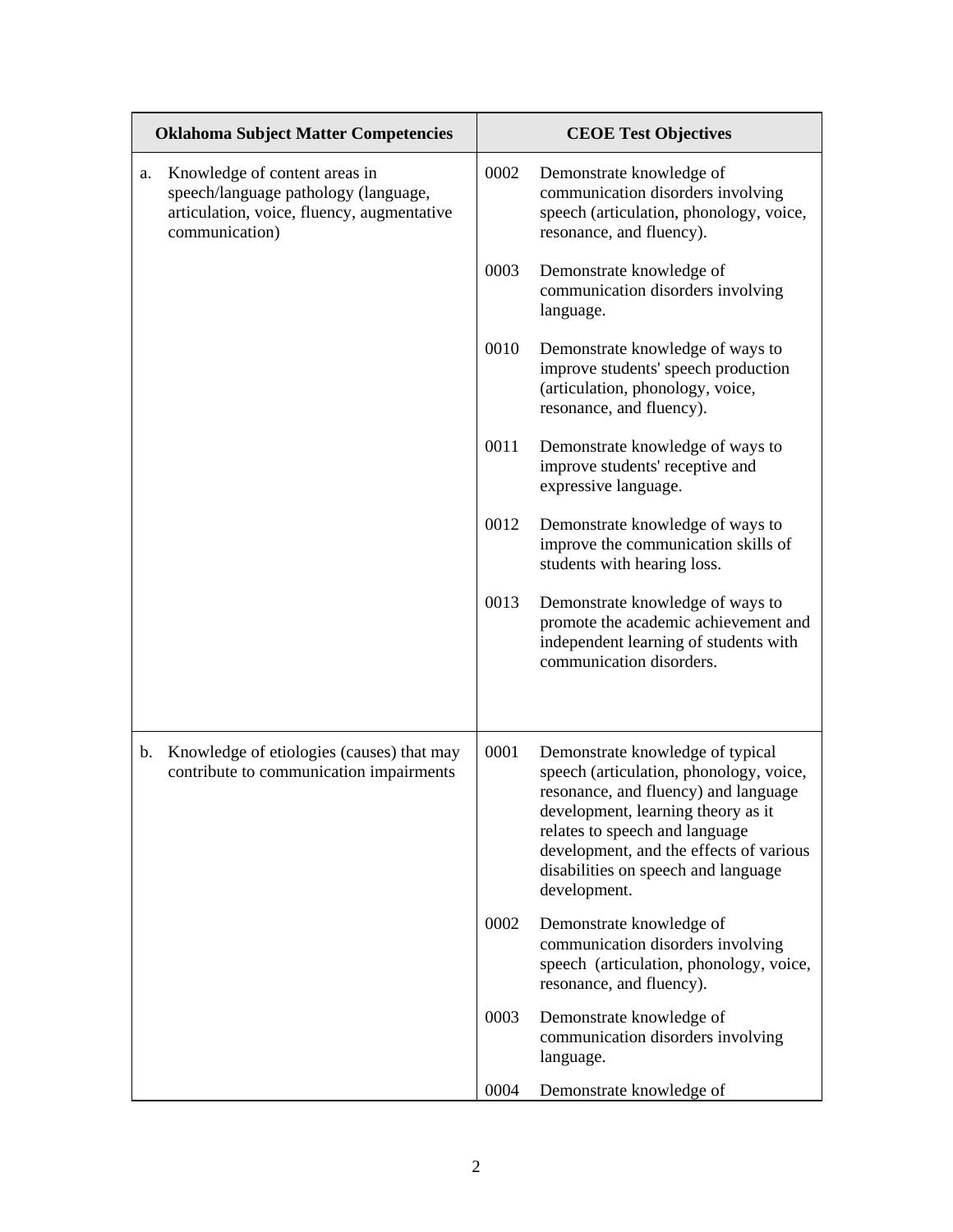|    | <b>Oklahoma Subject Matter Competencies</b>                                                           | <b>CEOE Test Objectives</b> |                                                                                                                                                                                                                               |
|----|-------------------------------------------------------------------------------------------------------|-----------------------------|-------------------------------------------------------------------------------------------------------------------------------------------------------------------------------------------------------------------------------|
|    |                                                                                                       |                             | communication disorders involving<br>hearing loss and aural habilitation/<br>rehabilitation.                                                                                                                                  |
| c. | A working understanding of other<br>assessments (medical, psychological,<br>audiological, etc.)       | 0005                        | Demonstrate knowledge of assessment<br>procedures for evaluating individual<br>differences, including learning<br>strategies, and making placement and<br>programming decisions for students<br>with communication disorders. |
|    |                                                                                                       | 0006                        | Apply procedures for assessing<br>students' speech (articulation,<br>phonology, voice, resonance, and<br>fluency).                                                                                                            |
|    |                                                                                                       | 0007                        | Apply procedures for assessing<br>students' language.                                                                                                                                                                         |
|    |                                                                                                       | 0008                        | Apply procedures for assessing<br>students' aural habilitation/<br>rehabilitation needs.                                                                                                                                      |
|    |                                                                                                       | 0009                        | Apply procedures for developing and<br>implementing Individualized Education<br>Programs (IEPs) and Individual Family<br>Service Plans (IFSPs) for students with<br>communication disorders.                                  |
| d. | Knowledge of modality (spoken, written,<br>sign)                                                      | 0010                        | Demonstrate knowledge of ways to<br>improve students' speech production<br>(articulation, phonology, voice,<br>resonance, and fluency).                                                                                       |
|    |                                                                                                       | 0011                        | Demonstrate knowledge of ways to<br>improve students' receptive and<br>expressive language.                                                                                                                                   |
|    |                                                                                                       | 0012                        | Demonstrate knowledge of ways to<br>improve the communication skills of<br>students with hearing loss.                                                                                                                        |
| 2. | Accommodates the individual learning<br>styles and communication/educational<br>needs of the student. | 0010                        | Demonstrate knowledge of ways to<br>improve students' speech production<br>(articulation, phonology, voice,<br>resonance, and fluency).                                                                                       |
|    |                                                                                                       | 0011                        | Demonstrate knowledge of ways to<br>improve students' receptive and                                                                                                                                                           |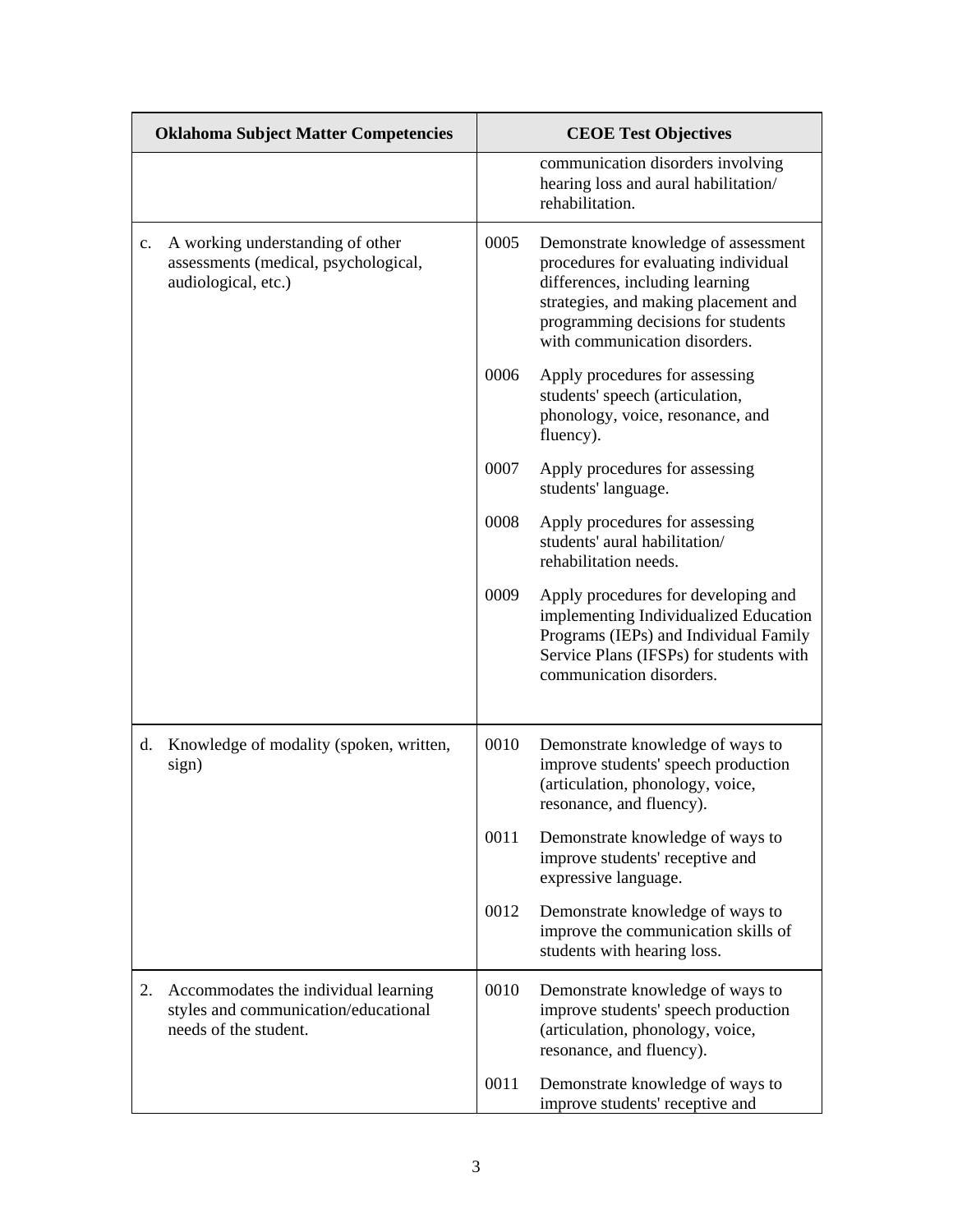| <b>Oklahoma Subject Matter Competencies</b> |                                                                                                                                                                             | <b>CEOE Test Objectives</b> |                                                                                                                                                                                                                               |
|---------------------------------------------|-----------------------------------------------------------------------------------------------------------------------------------------------------------------------------|-----------------------------|-------------------------------------------------------------------------------------------------------------------------------------------------------------------------------------------------------------------------------|
|                                             |                                                                                                                                                                             |                             | expressive language.                                                                                                                                                                                                          |
|                                             |                                                                                                                                                                             | 0012                        | Demonstrate knowledge of ways to<br>improve the communication skills of<br>students with hearing loss.                                                                                                                        |
|                                             |                                                                                                                                                                             | 0013                        | Demonstrate knowledge of ways to<br>promote the academic achievement and<br>independent learning of students with<br>communication disorders.                                                                                 |
|                                             |                                                                                                                                                                             | 0014                        | Demonstrate knowledge of ways to<br>promote independence, social-<br>communicative effectiveness, and self-<br>advocacy in students with<br>communication disorders.                                                          |
| 3.                                          | Demonstrates the ability to screen,<br>evaluate, and diagnose students with<br>suspected communication impairments<br>using a variety of formal and informal<br>procedures. | 0005                        | Demonstrate knowledge of assessment<br>procedures for evaluating individual<br>differences, including learning<br>strategies, and making placement and<br>programming decisions for students<br>with communication disorders. |
|                                             |                                                                                                                                                                             | 0006                        | Apply procedures for assessing<br>students' speech (articulation,<br>phonology, voice, resonance, and<br>fluency).                                                                                                            |
|                                             |                                                                                                                                                                             | 0007                        | Apply procedures for assessing<br>students' language.                                                                                                                                                                         |
|                                             |                                                                                                                                                                             | 0008                        | Apply procedures for assessing<br>students' aural habilitation/<br>rehabilitation needs.                                                                                                                                      |
|                                             |                                                                                                                                                                             | 0009                        | Apply procedures for developing and<br>implementing Individualized Education<br>Programs (IEPs) and Individual Family<br>Service Plans (IFSPs) for students with<br>communication disorders.                                  |
| 4.                                          | Demonstrates the ability to plan and<br>implement intervention strategies and the<br>appropriate service delivery model for<br>students with communication impairments.     | 0010                        | Demonstrate knowledge of ways to<br>improve students' speech production<br>(articulation, phonology, voice,<br>resonance, and fluency).                                                                                       |
|                                             |                                                                                                                                                                             | 0011                        | Demonstrate knowledge of ways to<br>improve students' receptive and<br>expressive language.                                                                                                                                   |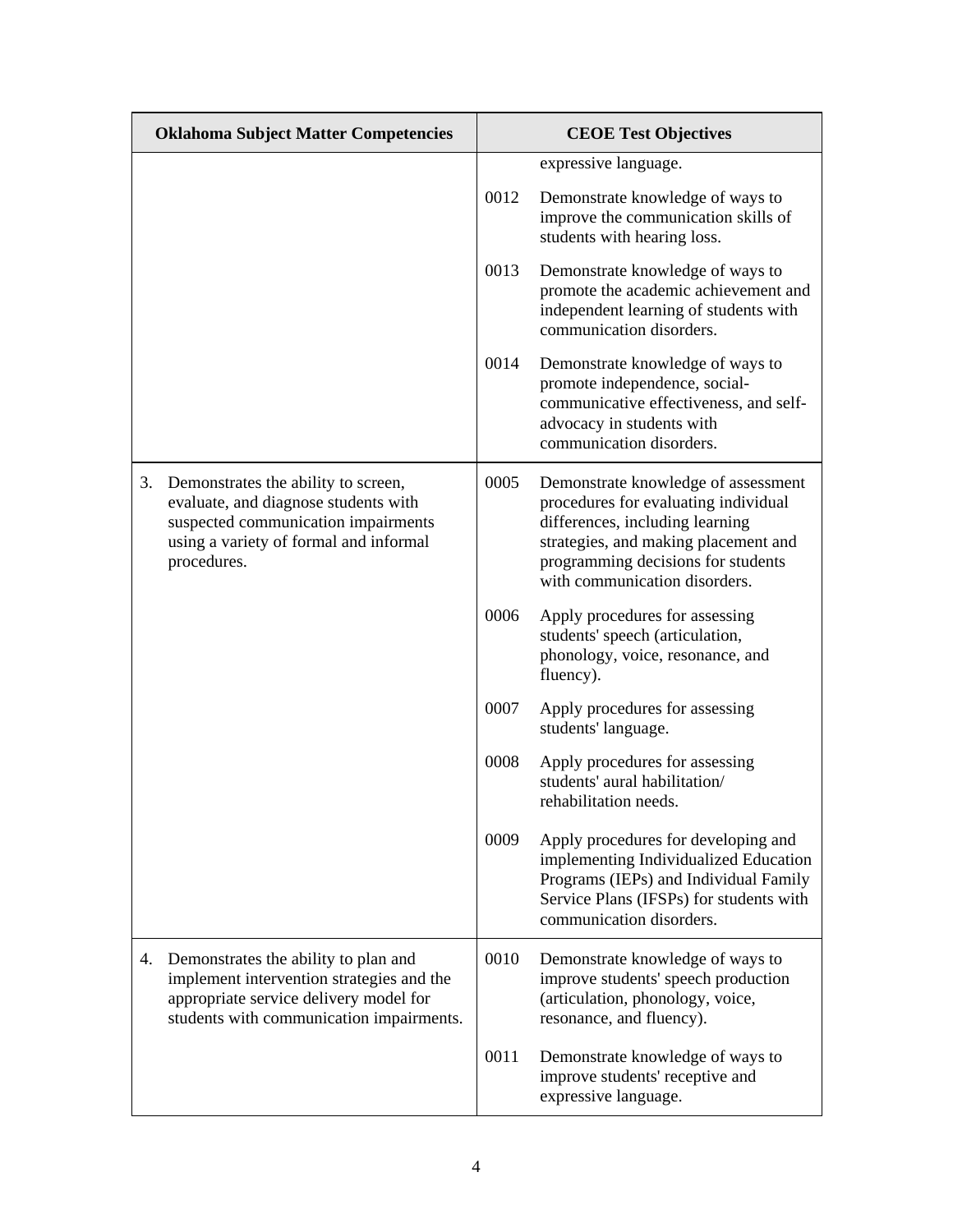| <b>Oklahoma Subject Matter Competencies</b>   |      | <b>CEOE Test Objectives</b>                                                                                                                                                                                                   |  |
|-----------------------------------------------|------|-------------------------------------------------------------------------------------------------------------------------------------------------------------------------------------------------------------------------------|--|
|                                               | 0012 | Demonstrate knowledge of ways to<br>improve the communication skills of<br>students with hearing loss.                                                                                                                        |  |
|                                               | 0013 | Demonstrate knowledge of ways to<br>promote the academic achievement and<br>independent learning of students with<br>communication disorders.                                                                                 |  |
|                                               | 0014 | Demonstrate knowledge of ways to<br>promote independence, social-<br>communicative effectiveness, and self-<br>advocacy in students with<br>communication disorders.                                                          |  |
| Determine least restrictive environment<br>a. | 0009 | Apply procedures for developing and<br>implementing Individualized Education<br>Programs (IEPs) and Individual Family<br>Service Plans (IFSPs) for students with<br>communication disorders.                                  |  |
|                                               |      |                                                                                                                                                                                                                               |  |
| Provide ongoing assessment<br>b.              | 0005 | Demonstrate knowledge of assessment<br>procedures for evaluating individual<br>differences, including learning<br>strategies, and making placement and<br>programming decisions for students<br>with communication disorders. |  |
|                                               | 0006 | Apply procedures for assessing<br>students' speech (articulation,<br>phonology, voice, resonance, and<br>fluency).                                                                                                            |  |
|                                               | 0007 | Apply procedures for assessing<br>students' language.                                                                                                                                                                         |  |
|                                               | 0008 | Apply procedures for assessing<br>students' aural habilitation/<br>rehabilitation needs.                                                                                                                                      |  |
|                                               | 0009 | Apply procedures for developing and<br>implementing Individualized Education<br>Programs (IEPs) and Individual Family<br>Service Plans (IFSPs) for students with                                                              |  |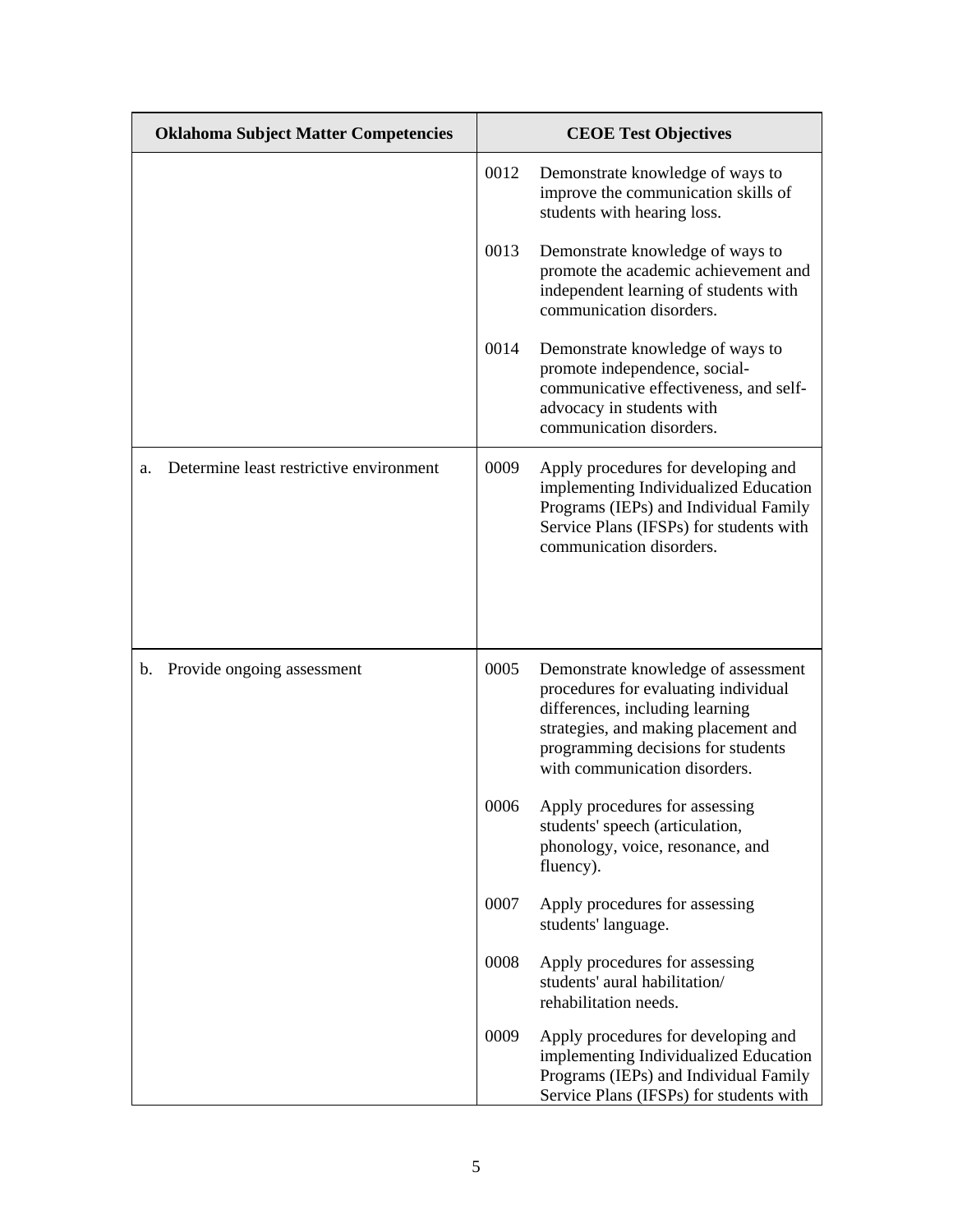|    | <b>Oklahoma Subject Matter Competencies</b>                                                                                                                                                                        | <b>CEOE Test Objectives</b> |                                                                                                                                                                                              |
|----|--------------------------------------------------------------------------------------------------------------------------------------------------------------------------------------------------------------------|-----------------------------|----------------------------------------------------------------------------------------------------------------------------------------------------------------------------------------------|
|    |                                                                                                                                                                                                                    |                             | communication disorders.                                                                                                                                                                     |
| c. | Develop individualized education program<br>(IEP)                                                                                                                                                                  | 0009                        | Apply procedures for developing and<br>implementing Individualized Education<br>Programs (IEPs) and Individual Family<br>Service Plans (IFSPs) for students with<br>communication disorders. |
| 5. | Demonstrates the ability to facilitate the<br>development of the student's functional<br>and literate communication skills (i.e., how<br>communication occurs, including written<br>language) across environments. | 0010                        | Demonstrate knowledge of ways to<br>improve students' speech production<br>(articulation, phonology, voice,<br>resonance, and fluency).                                                      |
|    |                                                                                                                                                                                                                    | 0011                        | Demonstrate knowledge of ways to<br>improve students' receptive and<br>expressive language.                                                                                                  |
|    |                                                                                                                                                                                                                    | 0012                        | Demonstrate knowledge of ways to<br>improve the communication skills of<br>students with hearing loss.                                                                                       |
|    |                                                                                                                                                                                                                    |                             |                                                                                                                                                                                              |
|    |                                                                                                                                                                                                                    | 0013                        | Demonstrate knowledge of ways to<br>promote the academic achievement and<br>independent learning of students with<br>communication disorders.                                                |
|    |                                                                                                                                                                                                                    | 0014                        | Demonstrate knowledge of ways to<br>promote independence, social-<br>communicative effectiveness, and self-<br>advocacy in students with<br>communication disorders.                         |
| a. | Develop modifications/adaptations                                                                                                                                                                                  | 0010                        | Demonstrate knowledge of ways to<br>improve students' speech production<br>(articulation, phonology, voice,<br>resonance, and fluency).                                                      |
|    |                                                                                                                                                                                                                    | 0011                        | Demonstrate knowledge of ways to<br>improve students' receptive and<br>expressive language.                                                                                                  |
|    |                                                                                                                                                                                                                    | 0012                        | Demonstrate knowledge of ways to<br>improve the communication skills of<br>students with hearing loss.                                                                                       |
|    |                                                                                                                                                                                                                    | 0013                        | Demonstrate knowledge of ways to                                                                                                                                                             |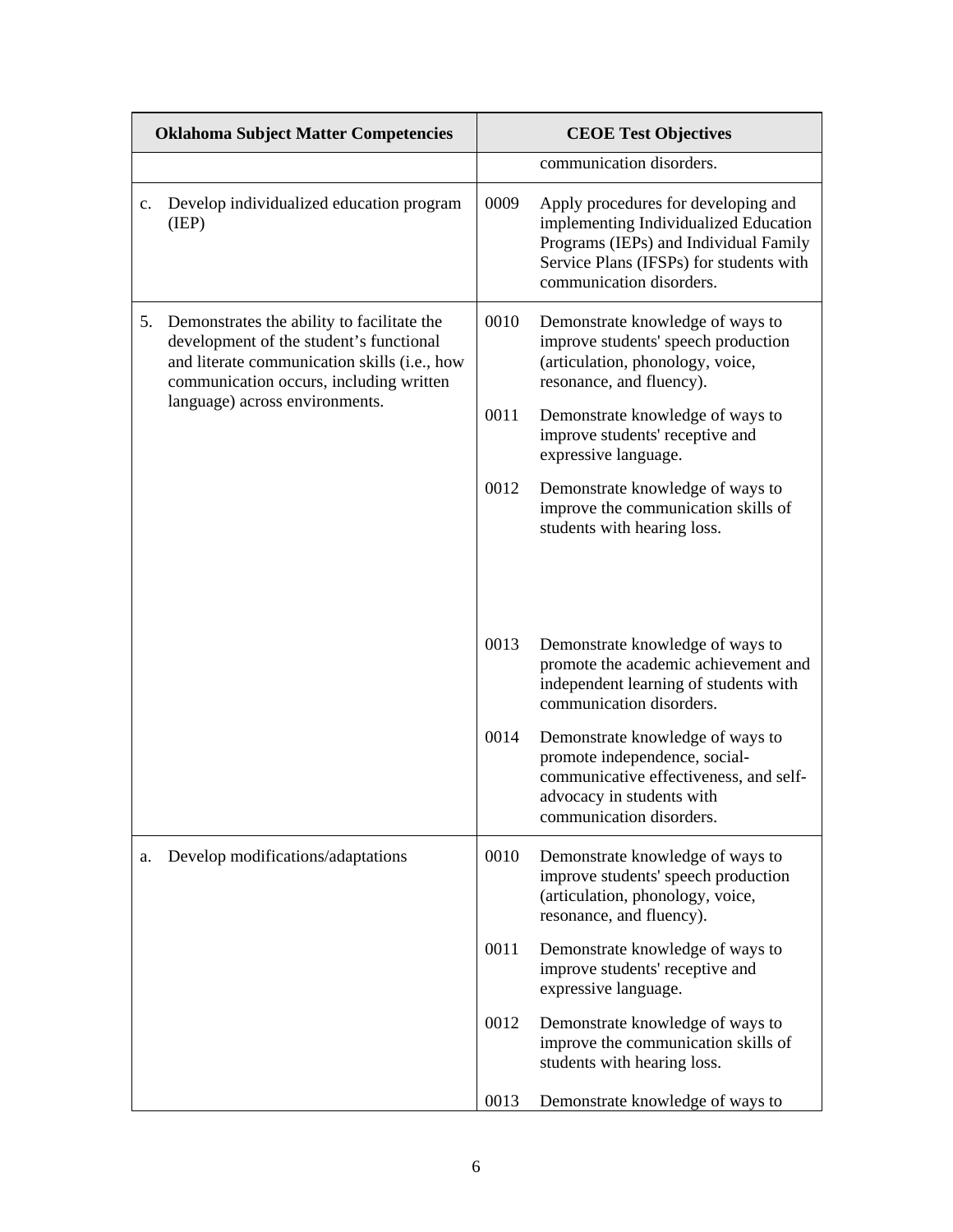| <b>Oklahoma Subject Matter Competencies</b> |                                                                                                                                                                                                                                                      | <b>CEOE Test Objectives</b> |                                                                                                                                                                                                                        |
|---------------------------------------------|------------------------------------------------------------------------------------------------------------------------------------------------------------------------------------------------------------------------------------------------------|-----------------------------|------------------------------------------------------------------------------------------------------------------------------------------------------------------------------------------------------------------------|
|                                             |                                                                                                                                                                                                                                                      |                             | promote the academic achievement and<br>independent learning of students with<br>communication disorders.                                                                                                              |
|                                             |                                                                                                                                                                                                                                                      | 0014                        | Demonstrate knowledge of ways to<br>promote independence, social-<br>communicative effectiveness, and self-<br>advocacy in students with<br>communication disorders.                                                   |
| $\mathbf{b}$ .                              | Determine transition services                                                                                                                                                                                                                        | 0009                        | Apply procedures for developing and<br>implementing Individualized Education<br>Programs (IEPs) and Individual Family<br>Service Plans (IFSPs) for students with<br>communication disorders.                           |
|                                             |                                                                                                                                                                                                                                                      | 0014                        | Demonstrate knowledge of ways to<br>promote independence, social-<br>communicative effectiveness, and self-<br>advocacy in students with<br>communication disorders.                                                   |
| 6.                                          | Recognizes and understands the<br>relationship among behavior, social<br>interaction, and communication<br>impairments, and is able to determine<br>realistic expectations for the student's<br>personal and social behavior in various<br>settings. | 0014                        | Demonstrate knowledge of ways to<br>promote independence, social-<br>communicative effectiveness, and self-<br>advocacy in students with<br>communication disorders.                                                   |
| 7.                                          | Uses collaborative strategies in working<br>with parents, school, and community to<br>address the needs of students with<br>communication impairments.                                                                                               | 0015                        | Demonstrate knowledge of ways to<br>work with other members of the school<br>and local communities to prevent<br>communication disorders and to<br>enhance opportunities for students with<br>communication disorders. |
|                                             |                                                                                                                                                                                                                                                      | 0016                        | Demonstrate knowledge of ways to<br>promote strong school-home<br>relationships.                                                                                                                                       |
| 8.                                          | Promotes and maintains competence and<br>integrity in the practice of speech/language<br>pathology.                                                                                                                                                  | 0017                        | Demonstrate knowledge of key issues,<br>trends, roles, responsibilities, legal and<br>ethical issues, and the history and<br>philosophy of special education and<br>speech-language pathology.                         |
| a.                                          | Develop a plan for professional<br>development                                                                                                                                                                                                       | 0017                        | Demonstrate knowledge of key issues,<br>trends, roles, responsibilities, legal and                                                                                                                                     |